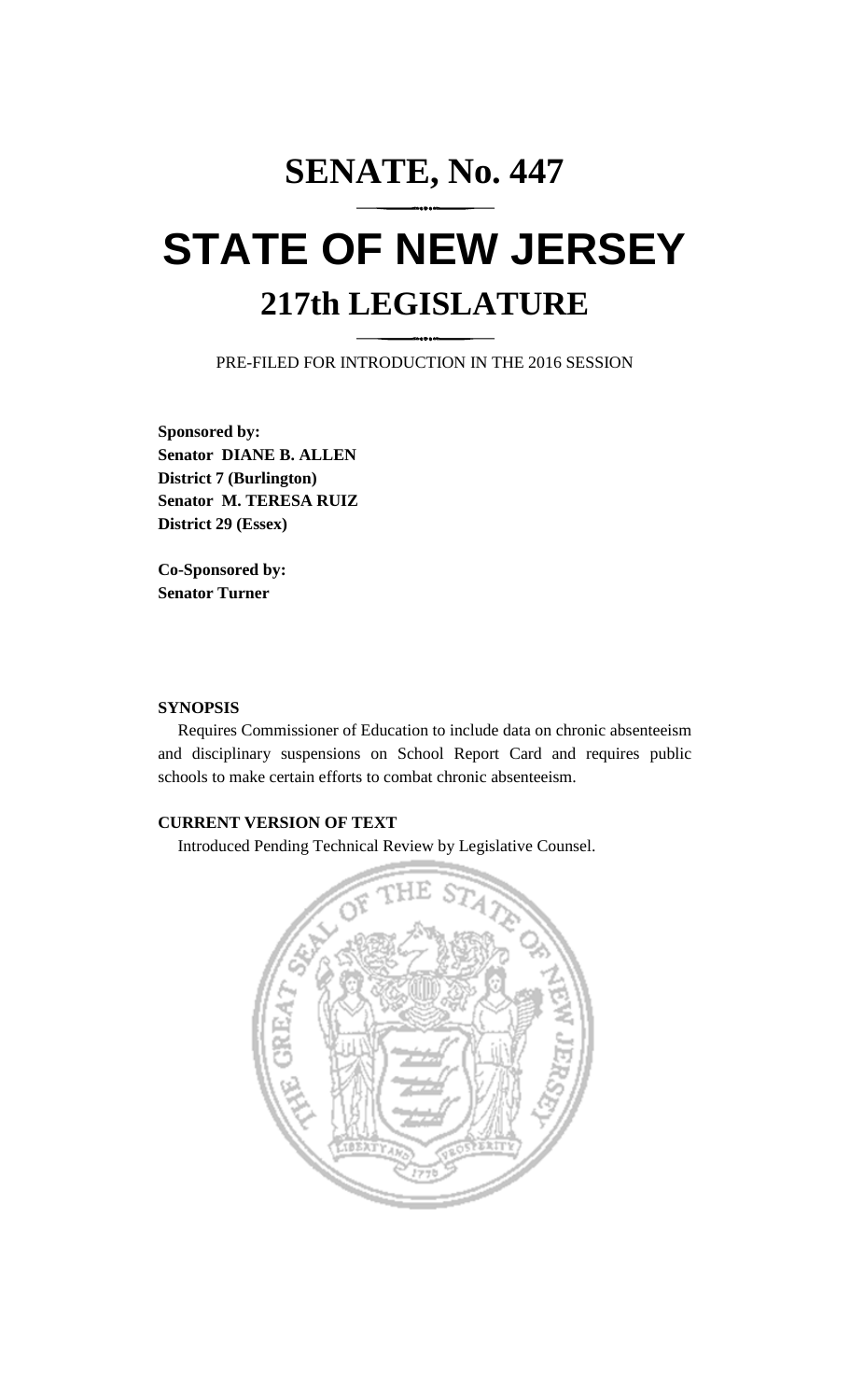$\mathcal{D}_{\mathcal{L}}$ 

 **AN ACT** concerning student attendance records, amending P.L.1995, c.235, and supplementing chapter 38 of the Title 18A of the New Jersey Statutes. **BE IT ENACTED** *by the Senate and General Assembly of the State of New Jersey:* 1. Section 3 of P.L.1995, c.235 (C.18A:7E-3) is amended to read as follows: 3. Report cards issued pursuant to section 2 of this act shall include, but not be limited to, the following information for: a. the school district and for each school within the district, as appropriate: (1) results of the elementary assessment programs; (2) results of the Early Warning Test; (3) results of the High School Proficiency Test; (4) daily attendance records for students and professional staff; (5) student graduation and dropout rates; (6) annual student scores on the Scholastic Aptitude Test; (7) total student enrollment, percentage of limited English proficient students, percentage of students in advanced placement courses, and any other school characteristics which the commissioner deems appropriate; (8) instructional resources including teacher/student ratio, average class size and amount of instructional time per day, as calculated by formulas specified by the commissioner; (9) a written narrative by the school principal or a designee which describes any special achievements, events, problems or initiatives of the school or district; (10) data identifying the number and nature of all reports of harassment, intimidation, or bullying; **[**and**]** (11) indicators of student career readiness; (12) the number and percentage of students who were chronically absent, where chronically absent means a student's attendance record includes a total number of absences, including excused absences, unexcused absences, and absences due to disciplinary actions, that meets or exceeds 10 percent of the total number of school days in the school year, or in the case of a student who enrolls in the school after the beginning of the school year, 10 percent of the total number of days from the date of enrollment until 41 the end of the school year. The calculation of "chronically absent" shall not include absences due to a student's ongoing illness, medical, psychiatric, or other disability, provided that a physician or other medical professional provides written documentation

**Matter underlined thus is new matter.**

**EXPLANATION – Matter enclosed in bold-faced brackets [thus] in the above bill is not enacted and is intended to be omitted in the law.**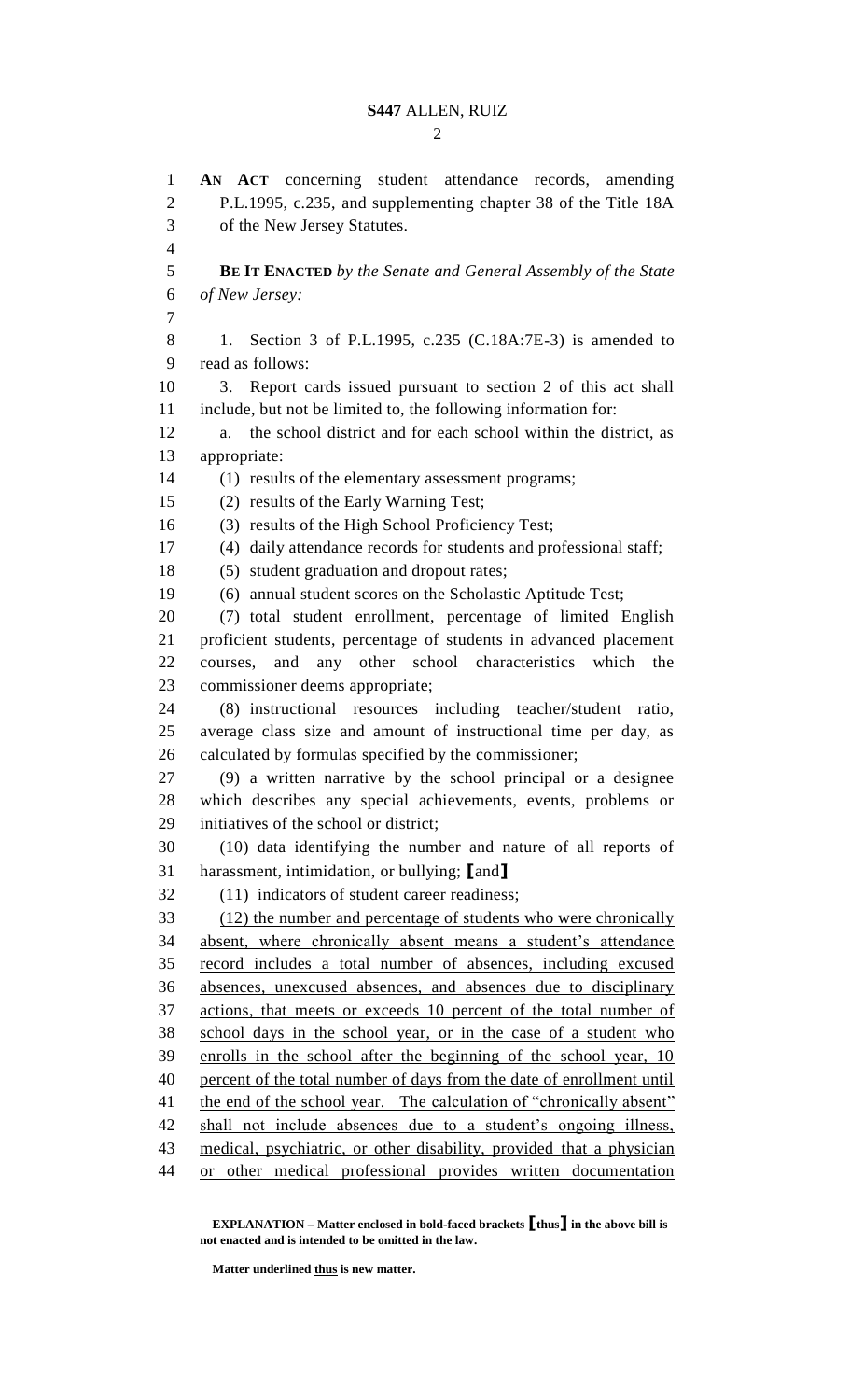confirming that the student's condition requires absences beyond 2 the number of days permitted by the school district's policy. It 3 shall be the duty of the school to verify this information to ensure 4 that these absences are not counted toward the school's calculation of "chronically absent"; and (13) the number and percentage of students who received a disciplinary suspension; and b. the school district, as appropriate: (1) per pupil expenditures and State aid ratio; (2) percent of budget allocated for salaries and benefits of administrative personnel; (3) percent of budget allocated for salaries and benefits of teachers; (4) percentage increase over the previous year for salaries and benefits of administrative and instructional personnel; (5) the number of administrative personnel and the ratio of administrative personnel to instructional personnel; (6) a profile of the most recent graduating class concerning their educational or employment plans following graduation; and (7) any other information which the commissioner deems appropriate. For the purposes of this section, the Commissioner of Education shall establish a uniform methodology for the reporting of the data concerning administrative personnel on a full-time equivalent basis. (cf: P.L.2014, c.71) 2. (New section) a. As used in this section, "chronically absent" means a student's attendance record includes a total number of absences, including excused absences, unexcused absences, and absences due to disciplinary actions, that meets or exceeds 10 percent of the total number of school days in the school year, or in the case of a student who enrolls in the school after the beginning of the school year, 10 percent of the total number of days from the date of enrollment until the end of the school year. The calculation of "chronically absent" shall not include absences due to a student's ongoing illness, medical, psychiatric, or other disability, provided that a physician or other medical professional provides written documentation confirming that the student's condition requires absences beyond the number of days permitted by the school district's policy. It shall be the duty of the school to verify this information to ensure that these absences are not counted toward the school's calculation of "chronically absent." b. In the event that 10 percent or more of the students enrolled in a public school are chronically absent, the school shall convene a Chronic Absenteeism Coalition. The coalition shall include at least one parent and one teacher from the school community, and such other members as determined by the principal of the school. The purpose of the coalition shall be to regularly review and monitor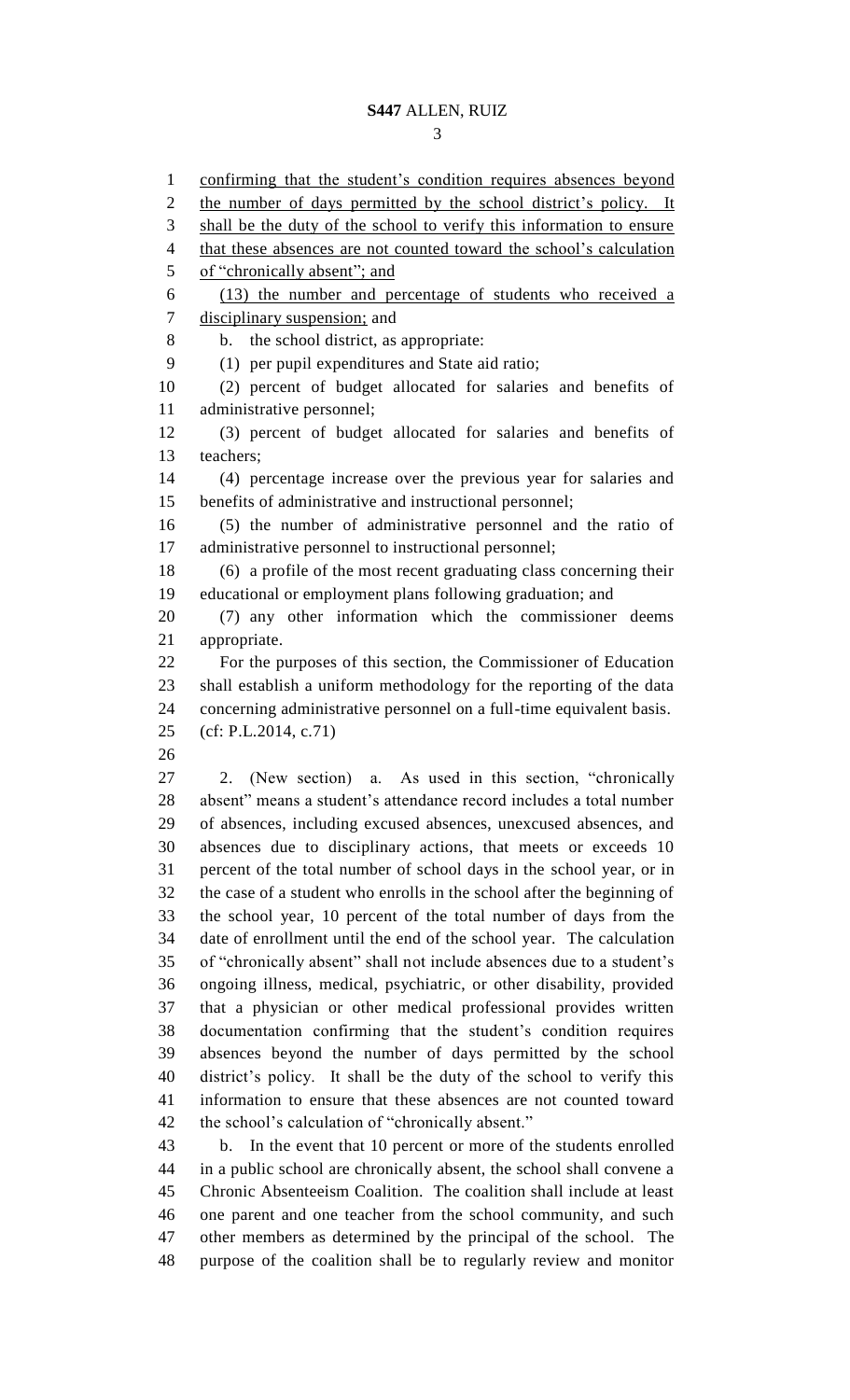### **S447** ALLEN, RUIZ

 school chronic absenteeism and develop a corrective action plan to improve absenteeism rates. The coalition shall review school chronic absenteeism without examining individual student information. In developing the corrective action plan, the coalition shall address how the school can: (1) communicate clearly and often to parents on the importance of school attendance; (2) establish contact with parents when children begin to show a pattern of absences; (3) identify problems and barriers to school attendance and develop recommendations to address them; and (4) foster positive school relationships with families. The coalition shall annually present to the board of education its findings and recommendations until the percentage of the student body that is chronically absent falls below ten percent. 3. (New section) The Commissioner of Education shall annually review the chronic absenteeism rates of each school and school district, as included on the School Report Cards issued pursuant to section 2 of P.L.1995, c.235 (C.18A:7E-2), and report on the rates to the State Board of Education. 4. This act shall take effect immediately. STATEMENT This bill requires that, in the event that ten percent or more of the students enrolled in a public school are chronically absent, the school must convene a Chronic Absenteeism Coalition. The coalition must include at least one parent and one teacher from the school community, and such other members as determined appropriate by the principal. The purpose of the coalition will be to regularly review and monitor school chronic absenteeism and develop a corrective action plan to improve absenteeism rates. The coalition's review will not involve the examination of individual student information. The coalition must annually present its findings and recommendations to the board of education until the percentage of the student body that is chronically absent falls below ten percent. The bill also requires the Commissioner of Education to include on School Report Cards data on the number and percentage of students who were chronically absent and the number and percentage of students who received a disciplinary suspension. The commissioner must annually review the chronic absenteeism rates of each school and school district and report on the rates to the State Board of Education.